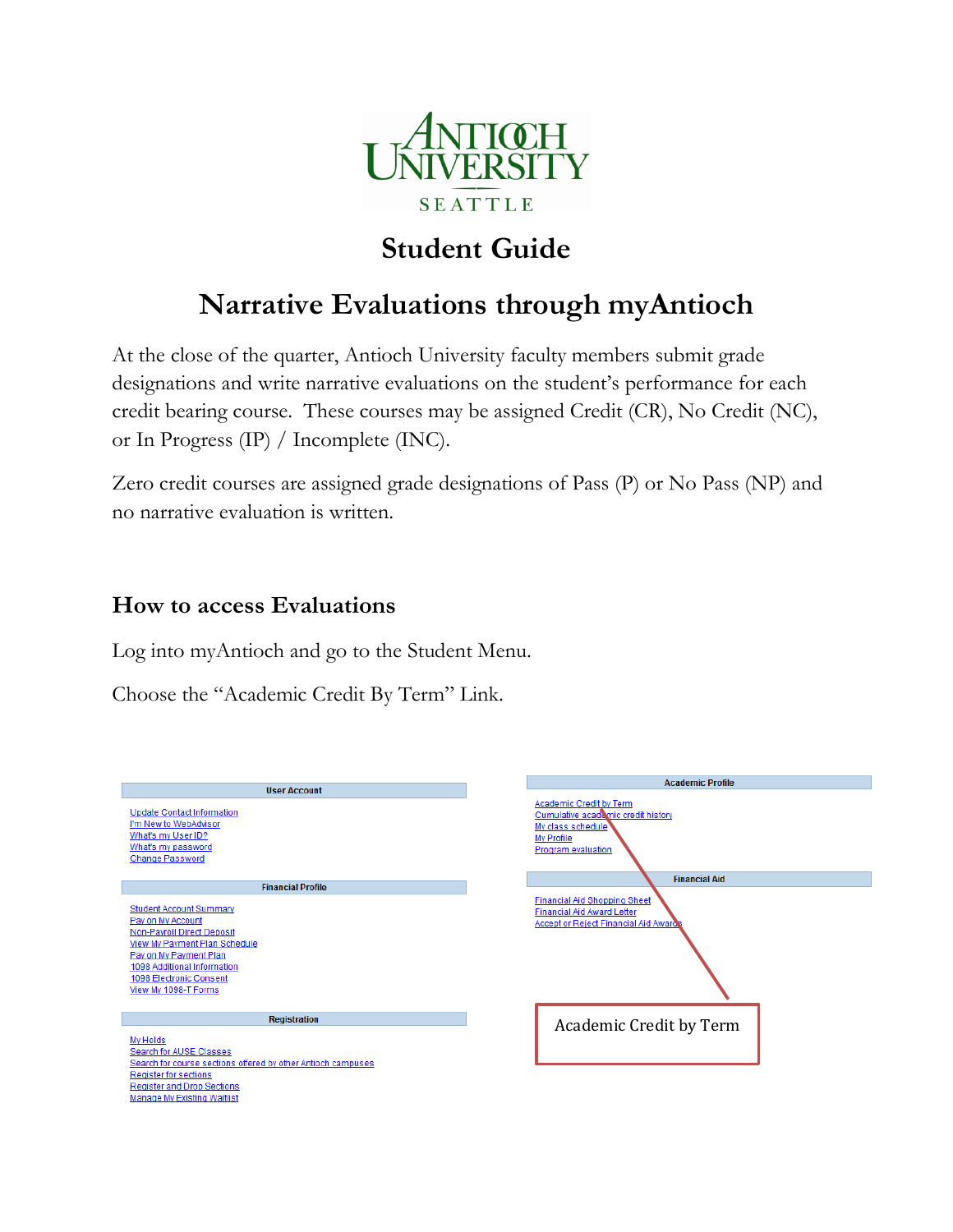## **Academic Credit by Term**

| <b>Choose One</b> Term |               | <b>Description</b>    | <b>Start Date End Date</b> |          |  |
|------------------------|---------------|-----------------------|----------------------------|----------|--|
| $\bullet$              | <b>13SU30</b> | Qtr - AUS Summer 2013 | 07/08/13                   | 09/21/13 |  |
|                        | 13SP30        | Qtr - AUS Spring 2013 | 04/08/13                   | 06/22/13 |  |
|                        | <b>13WI30</b> | Qtr - AUS Winter 2013 | 01/07/13                   | 03/23/13 |  |
|                        | <b>12FA30</b> | Qtr - AUS Fall 2012   | 10/01/12                   | 12/15/12 |  |
|                        |               | <b>SUBMIT</b>         |                            |          |  |

Select the quarter and click submit.

 For now, you will only be able to access narratives through myAntioch for Summer 2013 and forward. Evaluations from previous quarter may still be accessed on the AIM system, until they are migrated to myAntioch.

### **Academic Credits by Term**

| <b>Advisor</b><br>Rachel L. Oppenheim, Ed.D.<br>13SU30<br>Term |                            |      |           |                                                             |             |
|----------------------------------------------------------------|----------------------------|------|-----------|-------------------------------------------------------------|-------------|
| <b>Course Section Title</b>                                    |                            |      |           | Credits Credit Status Expire Date Earned Credits Evaluation |             |
| 30EDUC-620-CAMP                                                | Inquiry Development        | 4.00 | <b>CR</b> | 4.00                                                        | <b>View</b> |
| 30EDUC-600-CAMP                                                | Subject Area Concentration | 1.00 |           |                                                             |             |

You will see a list of your courses. Once CR or NC is posted, you can click on the View link to read your evaluation.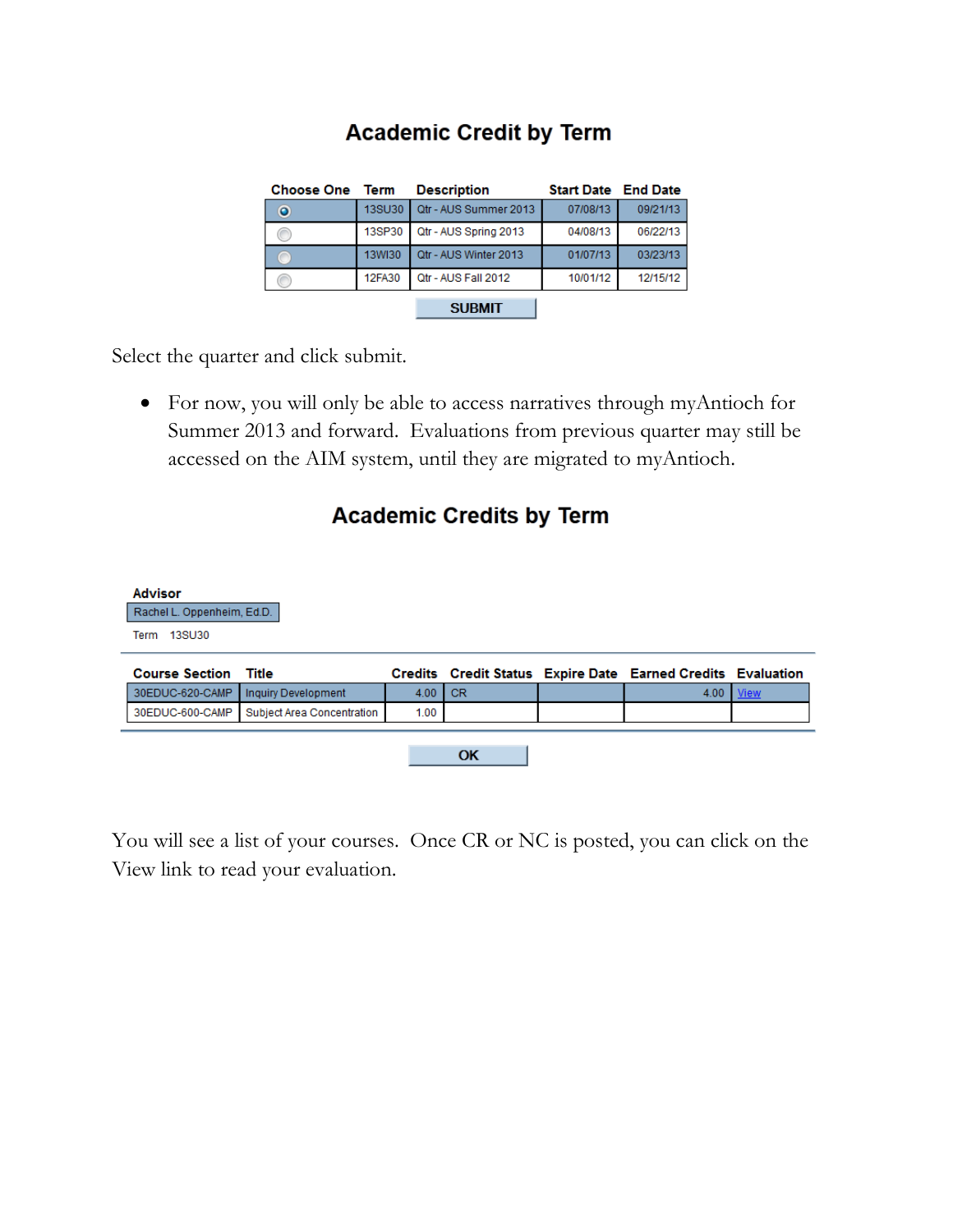| <b>Printable Version</b>                                                                                      | Click to view a Printable<br>Version                                                                                                                                                                                         | <b>Seattle Narrative Evaluation</b>                                                                                                                                                                                                                                                                                                                                                                                                 |
|---------------------------------------------------------------------------------------------------------------|------------------------------------------------------------------------------------------------------------------------------------------------------------------------------------------------------------------------------|-------------------------------------------------------------------------------------------------------------------------------------------------------------------------------------------------------------------------------------------------------------------------------------------------------------------------------------------------------------------------------------------------------------------------------------|
| <b>Evaluator Assessment</b><br>student:                                                                       |                                                                                                                                                                                                                              |                                                                                                                                                                                                                                                                                                                                                                                                                                     |
| Advisor: Rachel L. Oppenheim, Ed.D.                                                                           |                                                                                                                                                                                                                              |                                                                                                                                                                                                                                                                                                                                                                                                                                     |
| Program: Master of Arts in Education                                                                          |                                                                                                                                                                                                                              |                                                                                                                                                                                                                                                                                                                                                                                                                                     |
| Learning Activity: 30EDUC-610-CAMP Inquiry Proposal                                                           |                                                                                                                                                                                                                              |                                                                                                                                                                                                                                                                                                                                                                                                                                     |
| Evaluator(s): Edward Mikel                                                                                    |                                                                                                                                                                                                                              |                                                                                                                                                                                                                                                                                                                                                                                                                                     |
| Term/Quarter: Otr - AUS Summer 2013                                                                           |                                                                                                                                                                                                                              |                                                                                                                                                                                                                                                                                                                                                                                                                                     |
| Term/Quarter Units: 4.00                                                                                      |                                                                                                                                                                                                                              |                                                                                                                                                                                                                                                                                                                                                                                                                                     |
| <b>Credit Granted</b>                                                                                         |                                                                                                                                                                                                                              |                                                                                                                                                                                                                                                                                                                                                                                                                                     |
| <b>Course Description:</b><br>description of the methodology to be used for investigation and interpretation. |                                                                                                                                                                                                                              | This study begins the inquiry project work. Each student develops a proposal that delineates a focus for inquiry, the rationale for initiating inquiry and a theoretical perspective. It also includes a full life                                                                                                                                                                                                                  |
| Comments:                                                                                                     | Evaluate student's learning relative to expectations stated in the syllabus for this learning activity.                                                                                                                      |                                                                                                                                                                                                                                                                                                                                                                                                                                     |
| the evaluation text. This is the evaluation text. This is the evaluation text.                                | text. This is the evaluation text. This is the evaluation text. This is the evaluation text. This is the evaluation text. This is the evaluation text. This is the evaluation text. This is the evaluation text. This is the | This is the evaluation text. This is the evaluation text. This is the evaluation text. This is the evaluation text. This is the evaluation text. This is the evaluation text. This is the evaluation<br>evaluation text. This is the evaluation text. This is the evaluation text. This is the evaluation text. This is the evaluation text. This is the evaluation text. This is the evaluation text. This is the evaluation text. |
| Date Submitted: 08/09/2013                                                                                    |                                                                                                                                                                                                                              |                                                                                                                                                                                                                                                                                                                                                                                                                                     |

Credit Designation is noted in blue.

The faculty's evaluation text is shown in the blue text box.

 Psychology and Counseling students have different narrative templates, with a combination of rubric and text.

Click the "Printable Version" button at the top left to print a black and white version.

#### **In Progress Grade Designations**

| <b>Course Section</b> | Title                                      |          |          | Credits Credit Status Expire Date Earned Credits Evaluation |             |
|-----------------------|--------------------------------------------|----------|----------|-------------------------------------------------------------|-------------|
|                       | 30EDUC-620-CAMP Inquiry Development        | $4.00 -$ | 10/10/13 |                                                             | <b>View</b> |
|                       | 30EDUC-600-CAMP Subject Area Concentration | $1.00 -$ |          |                                                             |             |

If a View link appears with an expiration date, but no credit status, then the Instructor has assigned an In Progress / Incomplete to the course. This is an extension on the